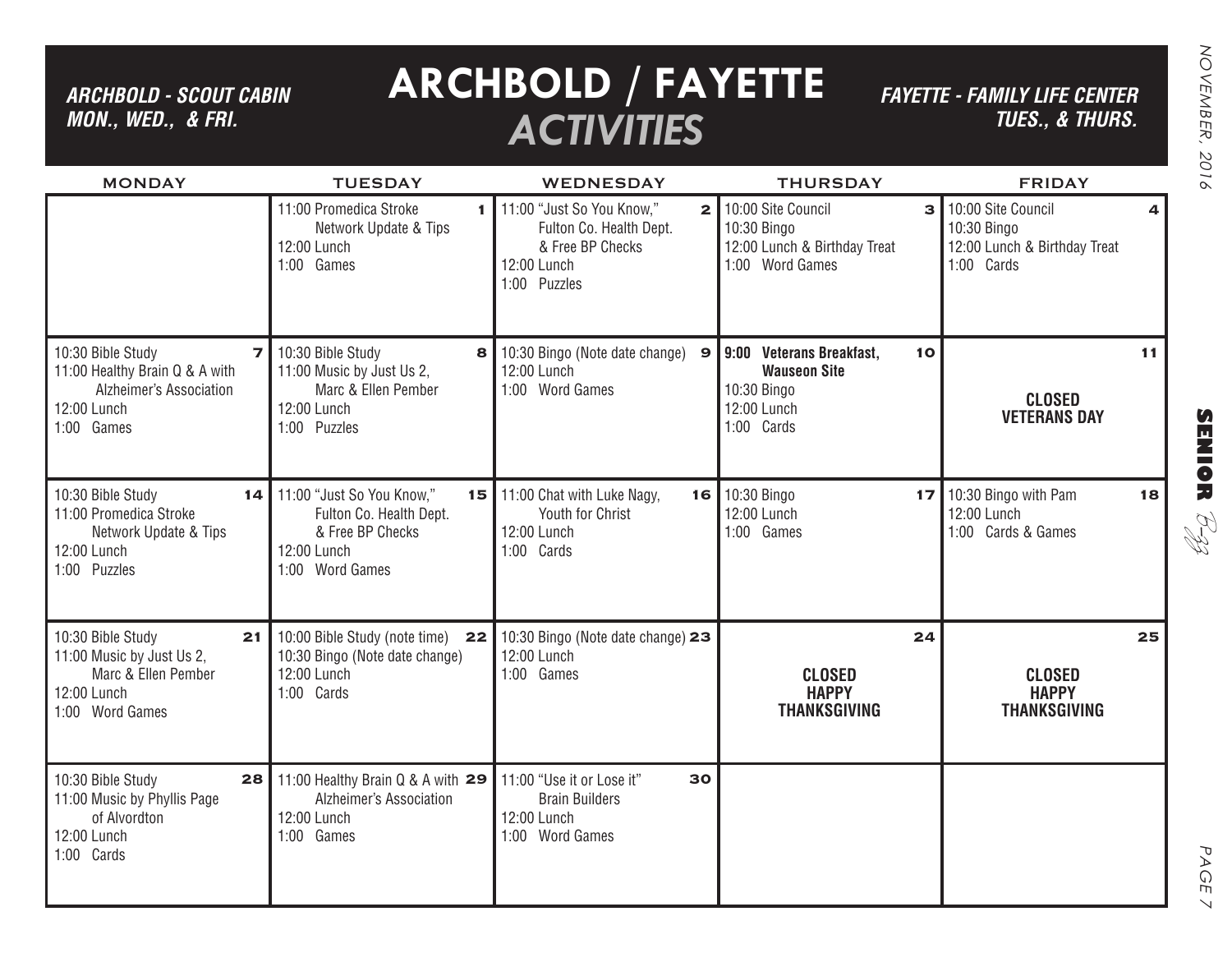| DELTA-101 NORTHWOOD DR.<br><b>UNITED METHODIST CHURCH</b><br><b>TUES. &amp; THURS.</b>                                                                                    |                                                                                                                                   | <b>DELTA / SWANTON</b><br><b>ACTIVITIES</b>                                                                                                  |                                                                                                                                           | <b>SWANTON</b><br><b>217 CHESTNUT ST.</b><br>MON., WED., & FRI                                                                                      |
|---------------------------------------------------------------------------------------------------------------------------------------------------------------------------|-----------------------------------------------------------------------------------------------------------------------------------|----------------------------------------------------------------------------------------------------------------------------------------------|-------------------------------------------------------------------------------------------------------------------------------------------|-----------------------------------------------------------------------------------------------------------------------------------------------------|
| <b>MONDAY</b>                                                                                                                                                             | <b>TUESDAY</b><br>11:00 Music by the<br><b>Bloomer Bunch</b><br>12:00 Lunch<br>1:00 Games & Cards                                 | <b>WEDNESDAY</b><br>10:00 Site Council<br>$\mathbf{2}$<br>10:30 Bingo<br>12:00 Lunch & Birthday Cake<br>by Swanton Health Care<br>1:00 Games | <b>THURSDAY</b><br>10:00 Site Council<br>3<br>10:30 Bingo<br>12:00 Lunch & Birthday Treat<br>1:00 Cards                                   | <b>FRIDAY</b><br>9:00 Leave for Archbold<br><b>Shopping Trip</b><br>11:00 Cards & Games, Wii<br>12:00 Lunch<br>1:00 Puzzles                         |
| 10:30 Walk on Outdoor Path<br>$\overline{\phantom{a}}$<br>(weather permitting)<br>11:00 Promedica Stroke<br>Network Update & Tips<br>12:00 Lunch<br>1:00 Word Games       | 11:00 "Just So You Know"<br>8<br>by Fulton Co. Health Dept.<br>& Free BP Check<br>12:00 Lunch<br>1:00 Games                       | 9:30 to 3:00 Val at Delta Library 9<br>10:30 Bingo<br>12:00 Lunch<br>1:00 Cards                                                              | 9:00 Veterans Breakfast<br>10<br>at Wauseon Senior Center<br>10:30 Bingo with<br>Delta School Caller<br>12:00 Lunch                       | 11<br><b>CLOSED</b><br><b>VETERANS DAY</b>                                                                                                          |
| 10:30 Walk on Outdoor<br>14<br>Path (weather permitting)<br>11:00 "Just So You Know" by<br>Fulton Co. Health Dept.<br>& Free BP Check<br>12:00 Lunch<br>1:00 Games        | 11:00 Promedica Stroke<br>15<br>Network Update & Info<br>12:00 Lunch<br>1:00 Cards                                                | 10:30 Buckeye/Wolverine Bingo16<br>(Dress to support your<br>favorite team)<br>12:00 Lunch<br>1:00 Puzzles                                   | 10:00 to 3:00 Val at<br>17<br>Swanton Library<br>10:00 Buckeye/Wolverine Bingo<br>(Dress to support your<br>favorite team)<br>12:00 Lunch | 11:00 "Aprons: An Endangered 18<br>Species" with Oma's Aprons<br>(You're invited to wear or<br>bring an apron)<br>12:00 Lunch<br>1:00 Games & Cards |
| 10:30 Free Hearing Aid Cleaning 21<br>10:30 Walk on Outdoor Path<br>(weather permitting)<br>11:00 Chair Zumba with Danae<br>of Americare<br>12:00 Lunch<br>1:00 Wii Games | 10:00 to 3:00 Val at<br>22<br>Evergreen Library<br>11:00 Healthy Spine, Healthy You,<br>Dr. Spiers<br>12:00 Lunch<br>1:00 Puzzles | 10:30 Bingo<br>23<br>12:00 Lunch<br>1:00 Word Games                                                                                          | 24<br><b>CLOSED</b><br><b>THANKSGIVING</b>                                                                                                | 25<br><b>CLOSED</b><br><b>THANKSGIVING HOLIDAY</b>                                                                                                  |
| 10:30 Walk on Outdoor Path<br>28<br>(weather permitting)<br>11:00 Bunco<br>12:00 Lunch<br>1:00 Puzzles                                                                    | 11:00 Concert by Senior Center 29<br>Choir (Leave at 10:20 am)<br>12:00 Lunch<br>1:00 Word Games                                  | 30<br>10:00 Extended Bingo with<br><b>Mystery Caller</b><br>12:00 Lunch<br>1:00 Wii Games                                                    |                                                                                                                                           |                                                                                                                                                     |